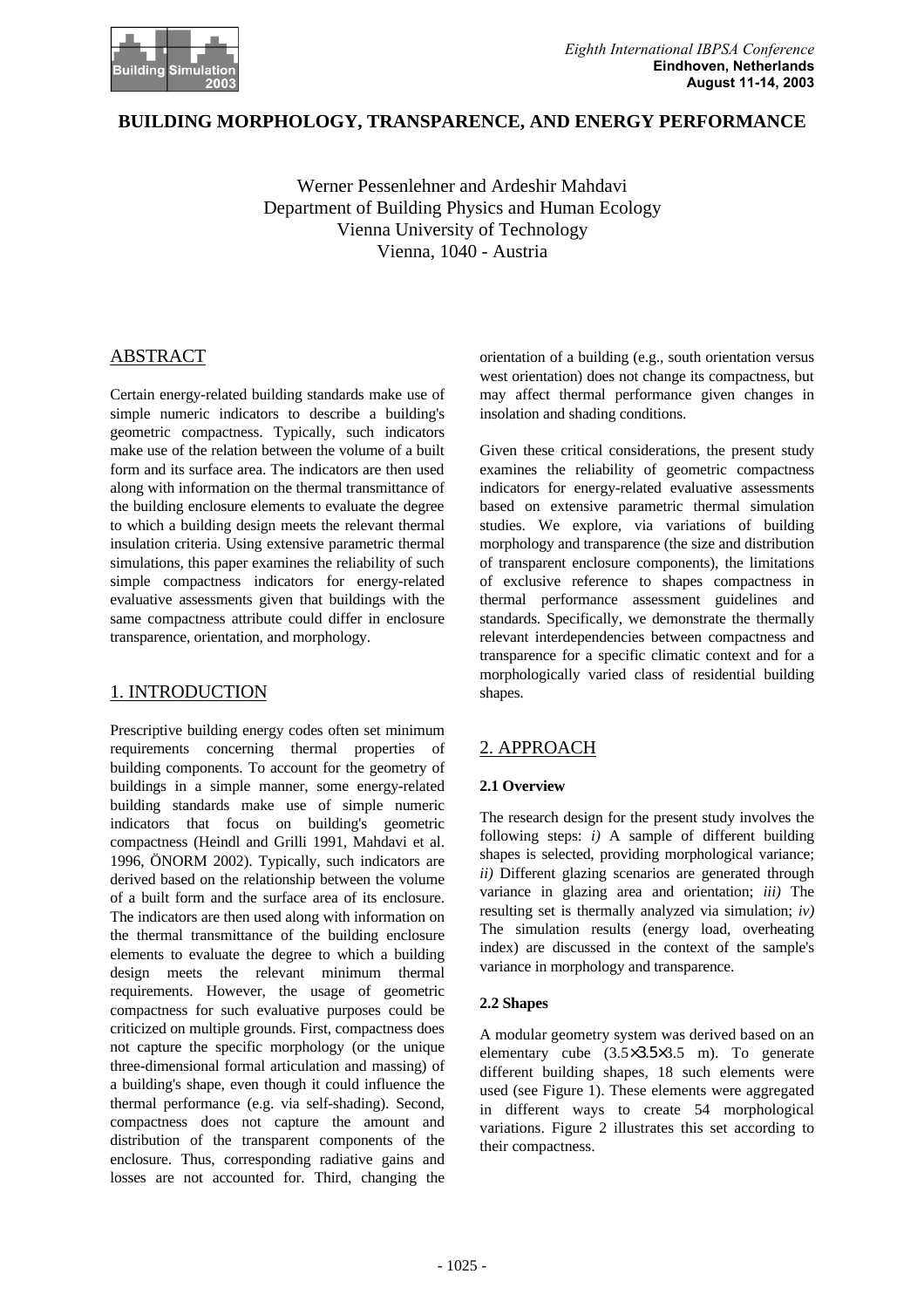

Figure 1 – Generation of shapes based on 18 cubical elements



Figure 2 – All generated shapes

To specify compactness, we used the "Relative Compactness" (RC) indicator (Mahdavi u. Gurtekin 2002a). The RC of a shape is derived in that its volume to surface ration is compared to that of the most compact shape with the same volume. For sphere as the reference, it is given by:

$$
RC = 4.84 \cdot V^{0.66} \cdot A^{-1}
$$
 (eq. 1).

Since most buildings have orthogonal polyhedronal shapes, we use cube as the reference shape, thus arriving at the following definition of RC:

$$
RC = 6 \cdot V^{0.66} \cdot A^{-1}
$$
 (eq. 2).

RC is purely shape-dependent, in contrast to conventional compactness indicators such as characteristic length  $(l_c)$  which depend on the shape's size (i.e., absolute value of the volume):

$$
l_c = V \cdot A^{-1} \tag{eq. 3}.
$$

Since our main morphological sample involves shapes of equal volumina, RC and  $l_c$  could be used

interchangeably to characterize shape compactness. We prefer to use RC, though, as previous studies have indicated that it better describes the subjective (perception-based) categorization of shape compactness by designers (Mahdavi u. Gurtekin  $2002a$ ). Moreover,  $l_c$  can be easily derived from RC if necessary:

$$
l_c = RC \cdot V^{0.66} \cdot 6^{-1}
$$
 (eq. 4).

From the sample shown in Figure 2 a subset of 12 shapes with distinct RC values was selected for the simulations (see Figure 3).



Figure 3 – The 12 shapes selected for simulation

To achieve variation in enclosure transparence, the amount of glazing and its distribution across the enclosure walls was changed. Concerning glazing area, three levels were considered, namely 10%, 25%, and 40% glazing, expressed as fraction of the gross floor area (Figure 4). Subsequently, the glazing area was distributed across the enclosure in five different ways, as per Table 1. In addition, the shapes were rotated four times in intervals of 90 degrees (Figure 5). Given 12 shapes, 3 glazing area options, 5 glazing distribution options, and 4 orientations, a total of 720 variations were thus generated for simulations.



Figure 4 – Illustration of the variation of the glazing percentage (fraction of gross floor area)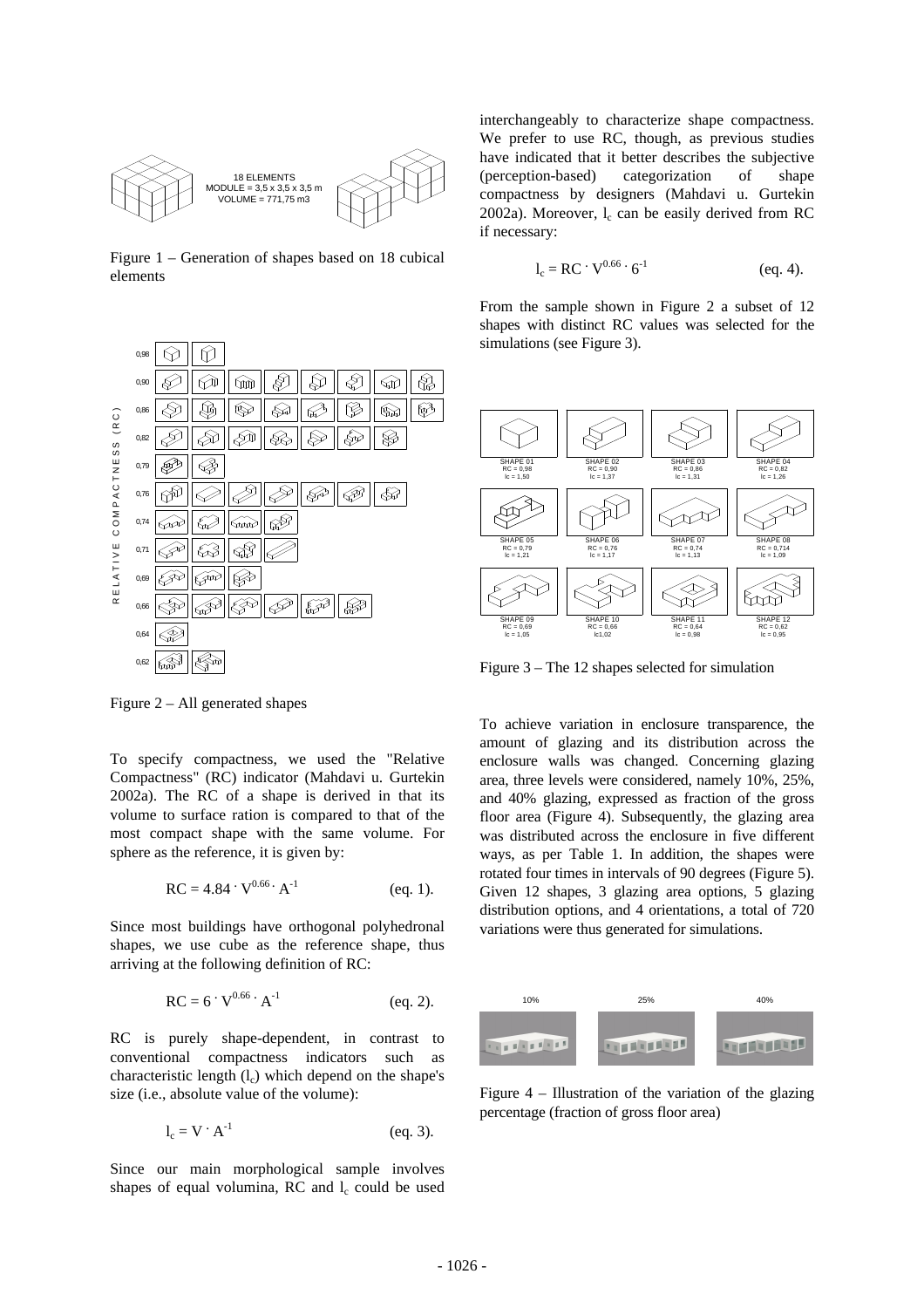|           | Percentage of glazing facing: |      |       |                |
|-----------|-------------------------------|------|-------|----------------|
| Variation | North                         | East | South | West           |
| Uniform   | 25                            | 25   | 25    | 25             |
| North     | 55                            | 15   | 15    | 15             |
| East      | 15                            | 55   | 15    | 15             |
| South     | 15                            | 15   | 55    | 15             |
| West      |                               |      | 15    | 5 <sup>5</sup> |

Table 1 – Variations of transparence



Figure 5 – Glazing area distribution

#### **2.3 Invariant assumptions**

A number of parameters were kept constant throughout the simulations, namely location (Vienna, Austria), building use (residential), building volume  $(772 \text{ m}^3)$ , building construction, internal heat gains, and air change rates. The assumptions regarding thermal transmittance and surface density values of the primary building components of the model are summarized in Table 2. Lighting and equipment loads, as well as the number of people were assumed to be dependent on the time of day, amounting to an average value of approximately 5  $W.m^{-2}$ . Air change rates were varied from  $0.5$  to 2 h<sup>-1</sup> according to the time of the year.

|  | Table 2 – Building components properties |
|--|------------------------------------------|
|--|------------------------------------------|

| <b>Building</b>       | Surface density | U                               |
|-----------------------|-----------------|---------------------------------|
| component             | $[kg m-2]$      | $[{\rm W\,m}^{-2}{\rm K}^{-1}]$ |
| Floor                 | 850             | 0.33                            |
| External wall         | 310             | 0.21                            |
| Roof                  | 860             | 0.16                            |
| <b>External floor</b> | 620             | 0.20                            |
| Window                | 20              | 1.10                            |

#### **2.4 Simulations**

Simulations were performed using the application NODEM (Mahdavi u. Mathew 1995). The simulation results were expressed in terms of two performance indicators, namely annual heating load (in  $kWhm<sup>-2</sup>a<sup>-1</sup>$ ) and overheating index (in  $Kha^{-1}$ ). The latter was defined as the sum of hourly temperature differences between the room temperature and an overheating reference temperature  $(27^{\circ}$  during day and  $25^{\circ}$  in the night). This reference temperature is currently applied in Austria for residential buildings (ÖNORM 1999).

### 3. RESULTS

Figure 6 shows (for all simulated instances) the relationship between heating load and RC. The respective correlation is fairly high  $(R^2=0.88)$ . If the results are sorted according the glazing percentage (see Figure 7), even higher correlations emerge  $(R^2=0.95)$ for 10% glazing, 0.94 for 25%, and 0.90 for 40%). Larger glazing areas result in slightly lower heating loads (increased solar gains apparently outweigh increased transmission losses). A further distinction of the results in terms of the distribution of glazing (see Figure 8 for 25% glazing area option) reveals still higher correlations (0.97 for uniform and north, 0.95 for south, 0.96 for west and east). These results confirm the expectation that dominantly south-oriented glazing results in the lowest heating load, whereas dominantly north-oriented glazing results in the highest heating load.



Figure 6 – Simulated heating loads as a function of RC (all instances)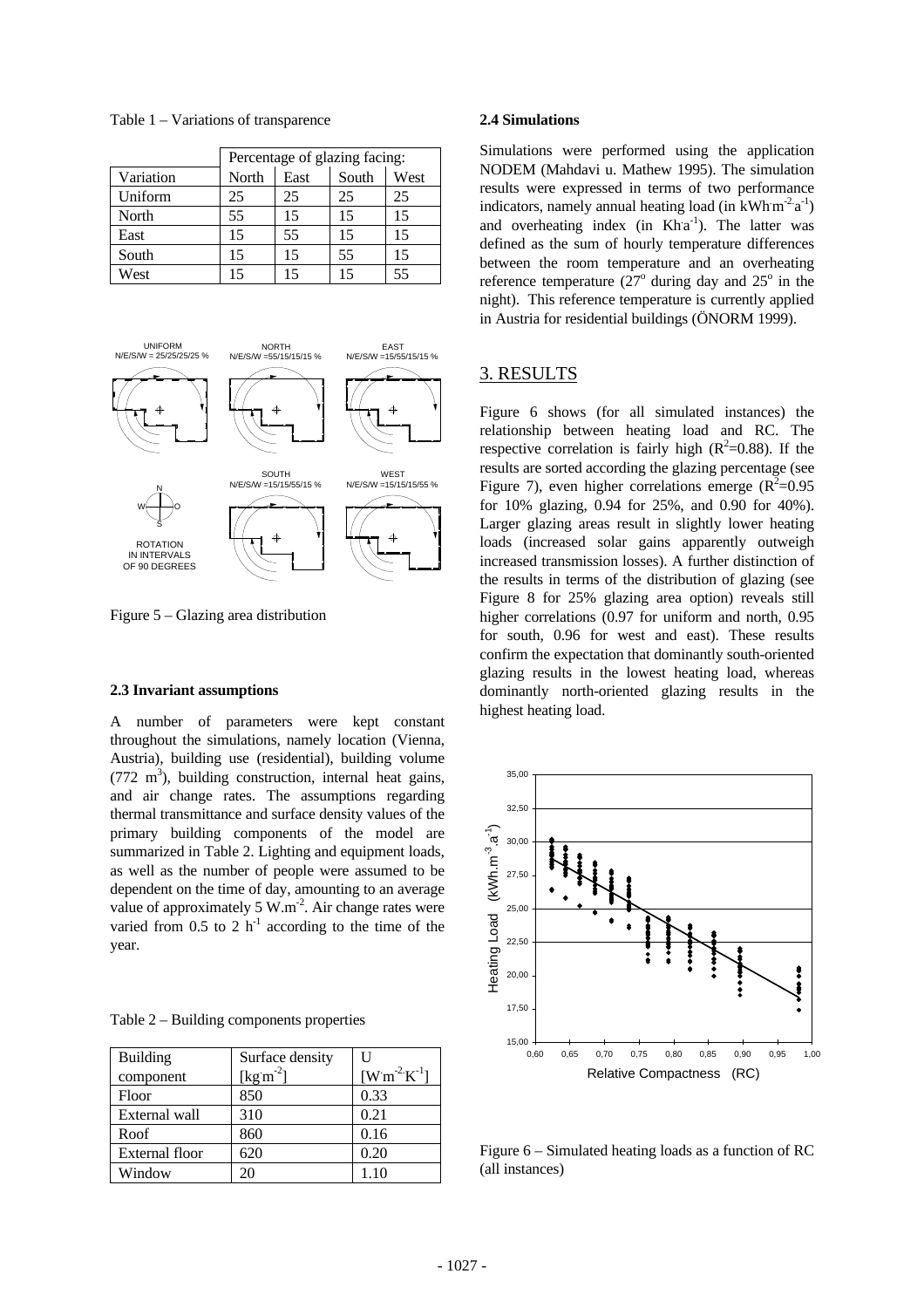

Figure 7 – Simulated heating loads as a function of RC and glazing percentage (10%, 25%, and 40%)



Figure 8 – Simulated heating loads as a function of RC and glazing distribution options (for 25% glazing option)

While from the simulation results a significant association between heating load and RC can be inferred, the association between overheating and RC is relatively week. Since simulations for 10% and 25% glazing areas did not result in noteworthy overheating occurrences, only the results for 40% glazing are given in Figure 9 ( $R^2$ =0.59). If these results are grouped

based on the orientation of glazing (see Figure 10), higher correlations emerge (0.93 for uniform, 0.88 for south, 0.87 for west, 0.84 for north, and 0.86 for east). The higher occurrence of overheating for the south exposure (as compared to east and west) is mainly due to the longer duration of the south façade's solar exposure.



Figure 9 – Simulated overheating as a function of RC (all instances with 40% glazing)



Figure 10 – Simulated overheating as a function of RC and glazing distribution options (all instances with 40% glazing)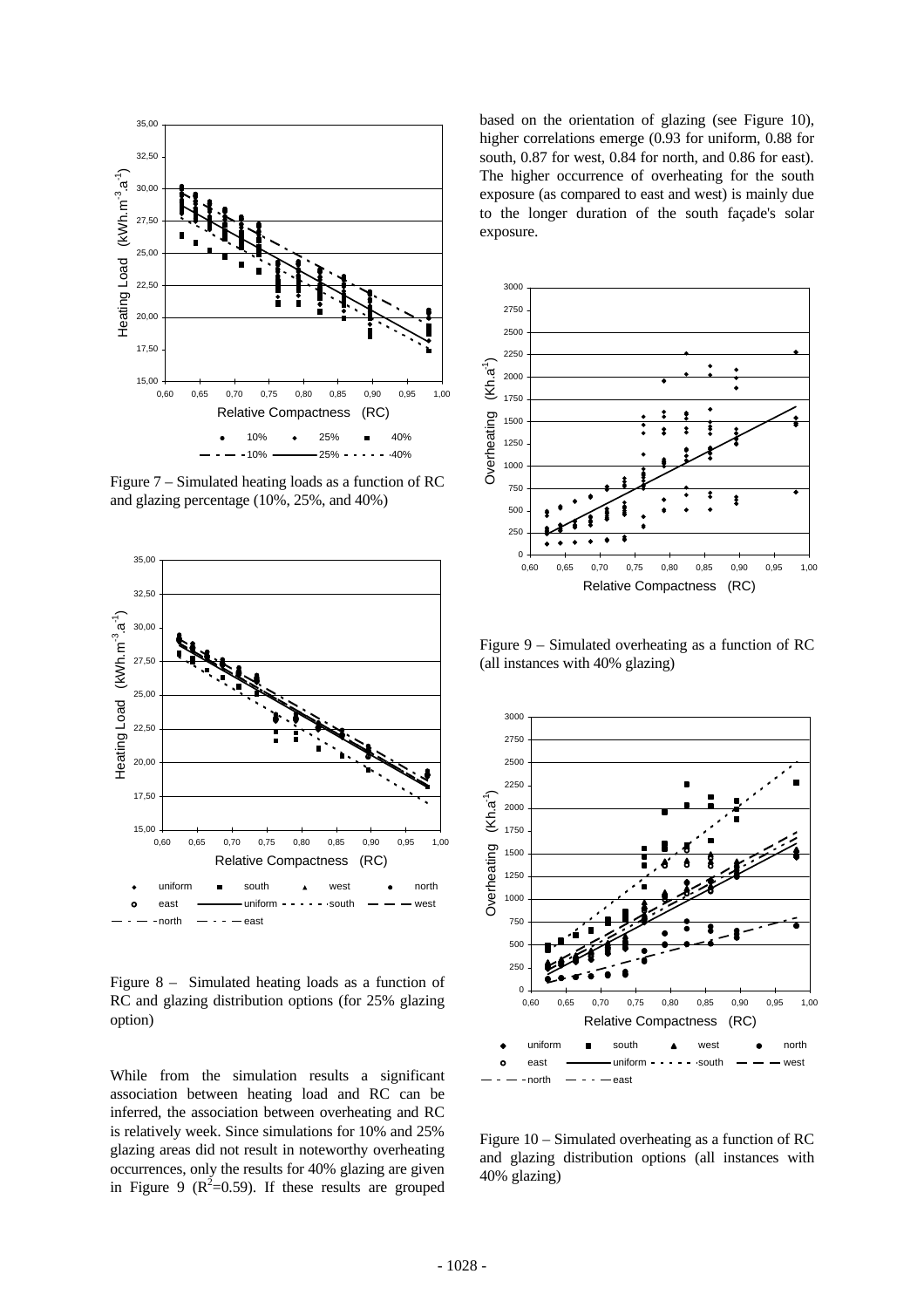### 4. DISCUSSION

A solid association between RC and heating load can be inferred from the sample of shapes considered in this study. More compact shapes result indeed in somewhat smaller heating loads. RC seems to capture geometry well, despite its negligence of the morphological variance of the sample. Distinctions regarding transparence (amount and orientation of glazing) allow to further refine this association, but do not change its general trend. Moreover, given low Uvalue glazing systems, increased glazing area can – contrary to the conventional wisdom – reduce heating load, whereby increased transmission losses through the enclosure are more than compensated by increased solar heat gains.

While overheating tendency increases with increasing RC, the association is much weaker in this case. Overheating is significantly affected by the amount of the glazing (in the present study, it did not occur for glazing areas under 30%). Moreover, the orientation of glazing has a clear influence on the resulting overheating. As expected, a south-dominant glazing orientation results in significantly higher overheating than the north-dominated glazing orientation. The deviation of the individual results from the general trend are generally large, implying that RC does not sufficiently capture those morphological properties of the design (such as self-shading) that could be relevant to the occurrence of overheating.

To further contrast the performance of RC in the case of heating load to its performance in the case of overheating, we consider the errors that occur, when heating load and overheating predictions are made based on regression equations. Figure 11 illustrates the relative deviation of individual simulation results for heating load (for 40% glazing area) from the corresponding predictions made based on linear regression (cp. Figure 7). Deviations lie in this case between -10% and +10%. Figure 12 illustrates the relative deviation of individual simulation results for overheating from the corresponding predictions made based on linear regression (cp. Figure 9). Deviations are in this case much larger and lie between -75% and +125%.



Figure 11 – Deviation of simulated heating loads from regression-based predictions (for 40% glazing option)



Figure 12 – Deviation of simulated overheating results from regression-based predictions (for 40% glazing option)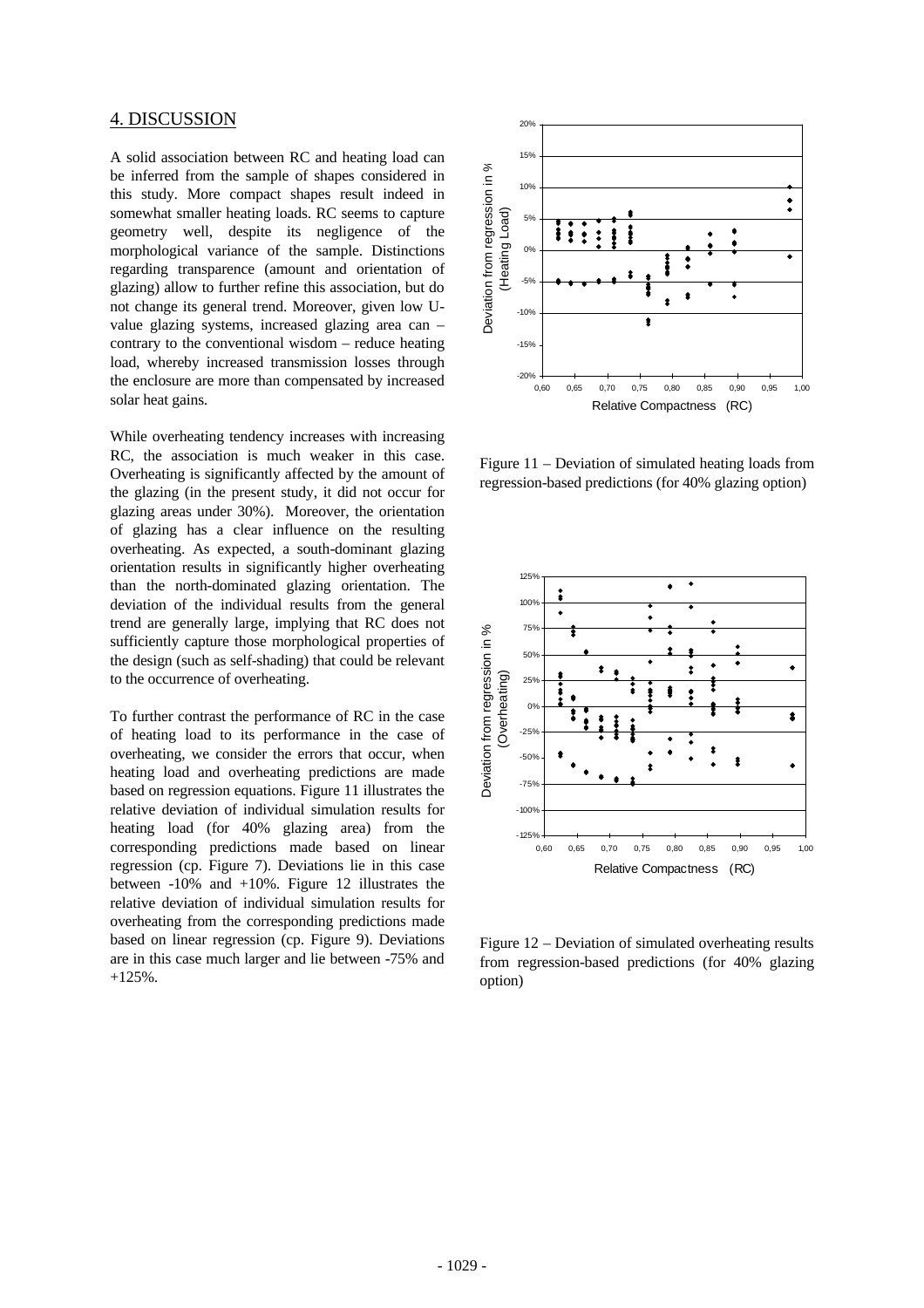## 5. ADDITIONAL EXPLORATIONS

#### **5.1 Different shapes**

In the previous discussion, we dealt with a sample of 12 shapes with distinct RC values. To explore the potential effect of morphological variance not accounted for by RC, we selected (from figure 2) five morphologically distinct shapes with the same RC value of 0.86 (Figure 13) for further simulation studies. Heating loads and overheating were computed for these shapes, whereby the same glazing options and distributions were considered as in the previous study (cp. Sections 2.2, 2.3, 2.4). Figure 14 illustrates the deviation of the simulated heating loads for these five shapes from predictions based on the regression equation of the original sample (cp. Figure 6). Figure 15 illustrates the deviations of the simulated overheating values for the five shapes from predictions based on the regression equation of the original sample (cp. Figure 9). A comparison of the error ranges of the sample of these five shapes with the error ranges of the original 12 shapes sample is presented in Table 3. The deviations resulting from shape variance are in the case of heating load in the same order of magnitude as the deviations of the original sample, and in the case of overheating somewhat larger than the deviations of the original sample. These results imply that regressionbased heating load predictions can reasonably rely on RC as geometry indicator, despite morphological variance. However, such predictions are not reliable in the case of overheating and are further compromised due to morphological attributes not captured by RC.



Figure 13 – Sample of five distinct shapes with the same RC value ( $RC = 0.86$ )



Figure 14 – Deviation of simulated heating loads (for the sample of five shapes with identical RC values) from regression-based predictions of the original sample (cp. Figure 6)



Relative Compactness = 0,86

Figure 15 – Deviation of simulated overheating results (for the sample of five shapes with identical RC values) from regression-based predictions of the original sample (cp. Figure 9)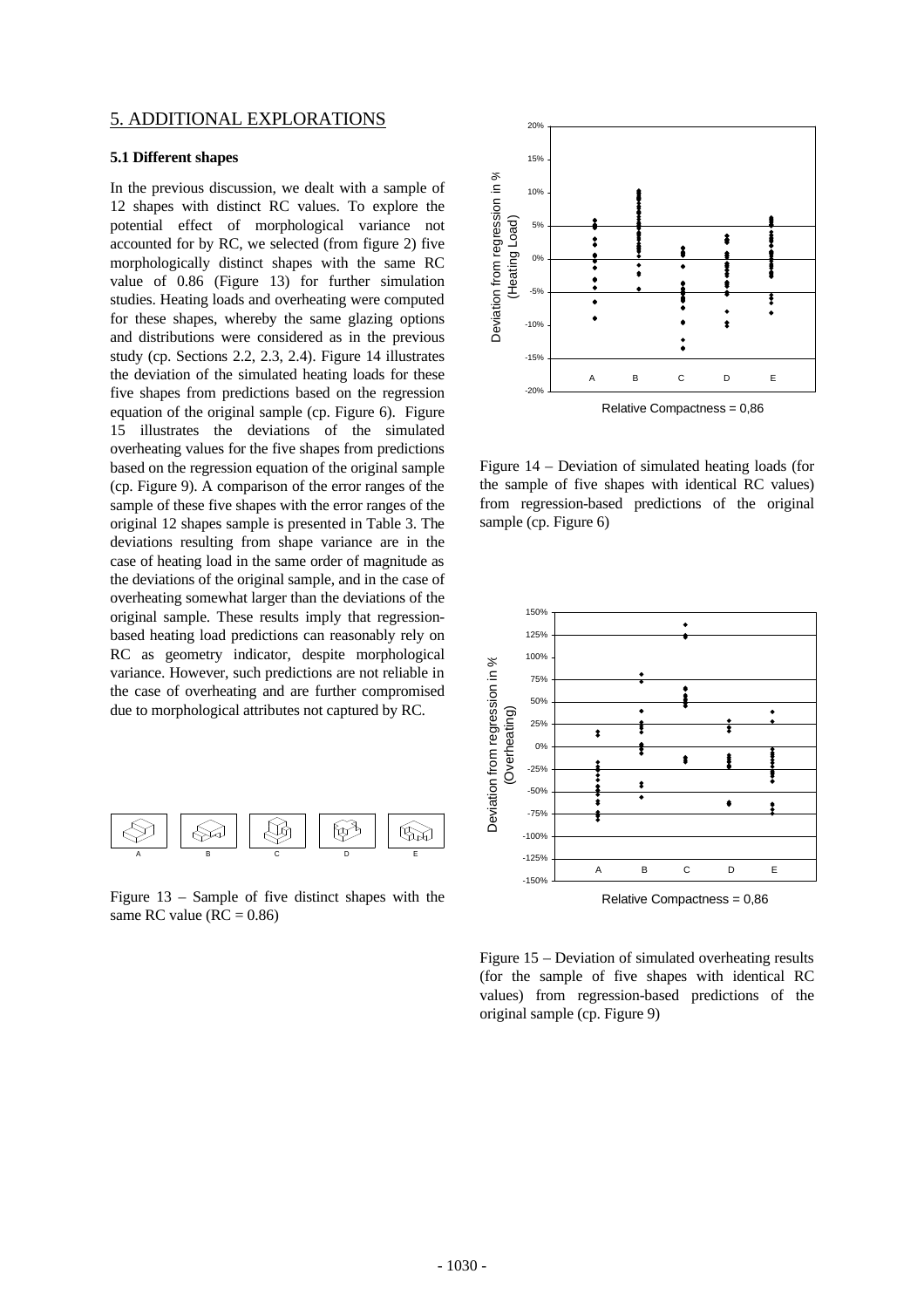Table 3 – Comparison of regression-based prediction errors: five shapes sample versus original sample

|             | Deviation range for:              |                  |  |
|-------------|-----------------------------------|------------------|--|
|             | 5 shapes sample   Original sample |                  |  |
|             | Heating load   -15 to +10 %       | $-15$ to $+12\%$ |  |
| Overheating | $-80$ to $+130%$                  | $-75$ to $+125%$ |  |

#### **5.2 Different volumina**

The original study dealt with shapes of the same volume  $(772 \text{ m}^3)$ . To explore the implications of changes in volumina, a new sample was generated based on a subset of the shapes in the original sample shown in Figure 3. We selected five shapes with distinct RC values. We further assumed three possible volumina for each shape (the original volume of 772  $m<sup>3</sup>$ , as well as 2680  $m<sup>3</sup>$  and 6174  $m<sup>3</sup>$ ). The simulations were performed for the 25% glazing option only. Since RC is not volume-dependent, Figure 16 illustrates the simulated heating loads as a function of both RC and volume. Figure 17 illustrates the same results as Figure 16 but instead of RC, it uses the volume-dependent  $l_c$  as the compactness indicator. These results imply that simulated heating loads (HL) can be reproduced via regression-based functions fairly well, even when dealing with shapes of different volumina. Accordingly, the association implied in figure 17 can be represented via the following (equivalent) equations:

$$
HL = 27 \cdot 1_c^{-0.75}
$$
 (eq. 5)

$$
HL = 105 \cdot RC^{-0.75} \cdot V^{-0.25}
$$
 (eq. 6)



Figure 16 – Heating load of sample C as a function of RC (for three volume ranges and 25% glazing option)



Figure 17 – Heating load of sample C as a function of lc (for the 25% glazing option)